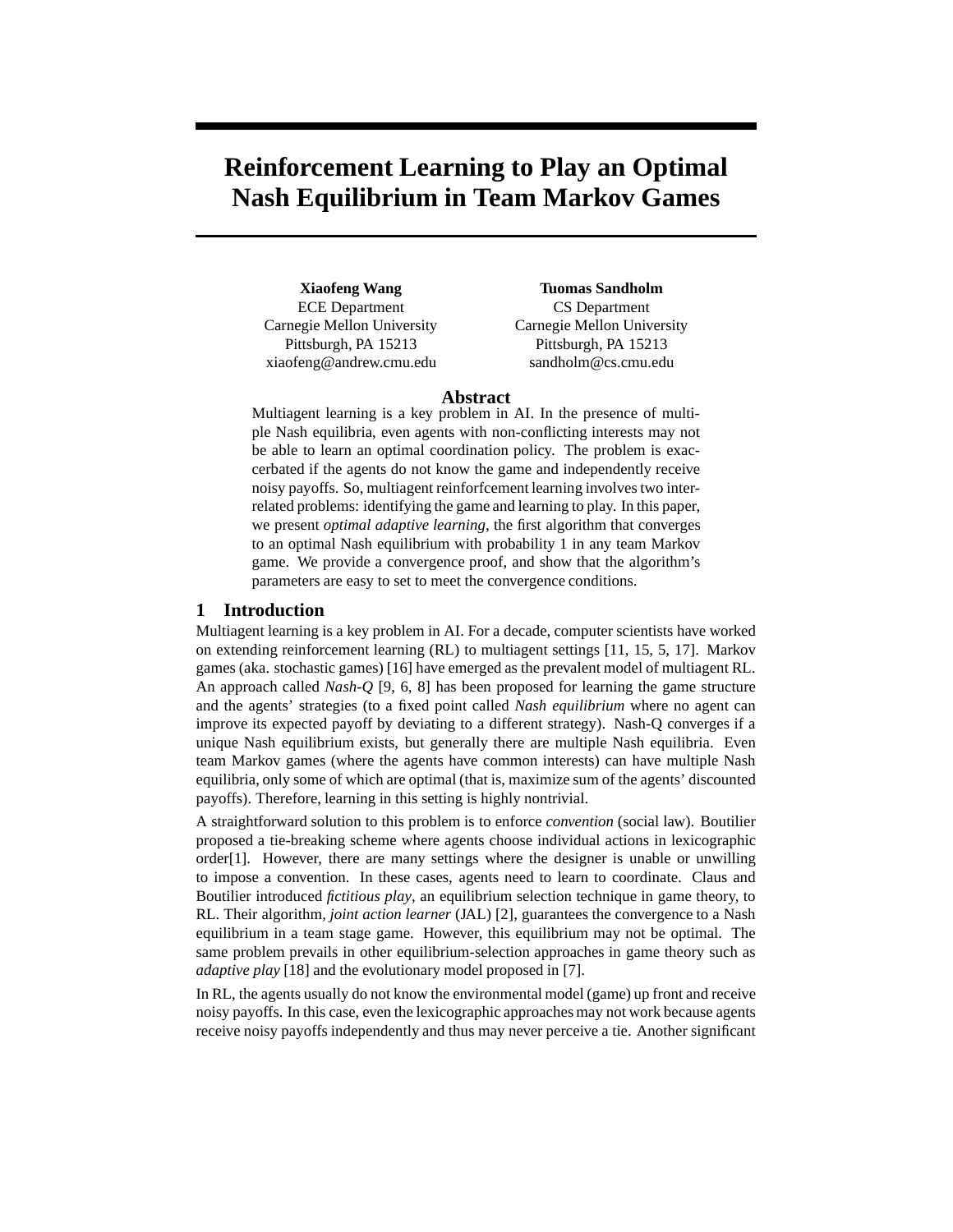problem in previous research is how a nonstationary exploration policy (required by RL) affects the convergence of equilibrium selection approaches—which have been studied under the assumption that agents either always take the best-response actions or make mistakes at a constant rate. In RL, learning to play an optimal Nash equilibrium in team Markov games has been posed as one of the important open problems [9]. While there have been heuristic approaches to this problm, no existing algorithm has been proposed that is guarenteed to converge to an optimal Nash equilibrium in this setting.

In this paper, we present *optimal adaptive learning* (OAL), the first algorithm that converge to an optimal Nash equilibrium with probability 1 in any team Markov game (Section 3). We prove its convergence, and show that OAL's parameters are easy to meet the convergence conditions (Section 4).

## **2 The setting**

## **2.1 MDPs and reinforcement learning (RL)**

In a Markov decision problem, there is one agent in the environment. A fully observable Markov decision problem (MDP) is a tuple  $\langle S, A, R, T \rangle$  where S is a finite state space; A is the space of actions the agent can take;  $R : S \times A \rightarrow \mathbb{R}$  is a payoff function  $(R(s, a))$ is the expected payoff for taking action a in state s); and  $T : S \times A \times S \rightarrow [0,1]$  is a transition function  $(T(s, a, s')$  is the probability of ending in state  $s'$ , given that action *a* is taken in state *s*). An agent's deterministic *policy* (aka. *strategy*) is a mapping from states to actions. We denote by  $\pi(s)$  the action that policy  $\pi$  prescribes in state s. The objective is to find a policy  $\pi$  that maximizes  $\sum_{t=0}^{\infty} \gamma^t E(r_t|\pi)$ , where  $r_t$  is the payoff at time t, and  $\gamma \in [0,1)$  is a discount factor. There exists a deterministic optimal policy  $\pi^*$  [12]. The Q-function for this policy,  $Q^*$ , is defined by the set of equations  $Q^*(s, a) = R(s, a) + \gamma \sum_{s' \in S} T(s, a, s') \max_{a' \in A} Q^*(s', a')$ . At any state s, the optimal policy chooses  $\argmax_a Q^*(s, a)$  [10].

Reinforcement learning can be viewed as a sampling method for estimating  $Q^*$  when the payoff function  $R$  and/or transition function  $T$  are unknown.  $Q^*(s, a)$  can be approximated by a function  $Q_t(s, a)$  calculated from the agent's experience up to time t. The modelbased approach uses samples to generate models of  $R$  and  $T$ , and then iteratively computes  $Q_t(s,a) = R_t(s,a) + \gamma \sum_{s' \in S} T_t(s,a,s') \max_{a' \in A} Q_{t-1}(s',a').$ 

Based on  $Q_t$ , a *learning policy* assigns probabilities to actions at each state. If the learning policy has the "*Greedy in the Limit with Infinite Exploration*" (GLIE) property, then  $Q_t$ will converge to  $Q^*$  (with either a model-based or model-free approach) and the agent will converge in behavior to an optimal policy [14]. Using GLIE, every state-action pair is visited infinitely often, and in the limit the action selection is greedy with respect to the Q-function w.p.1. One common GLIE policy is Boltzmann exploration [14].

## **2.2 Multiagent RL in team Markov games when the game is unknown**

A natural extension of an MDP to multiagent environments is a *Markov game* (aka. *stochastic game*) [16]. In this paper we focus on *team Markov games*, that are Markov games where each agent receives the same expected payoff (*in the presence of noise, different agent may still receive different payoffs at a particular moment.*). In other words, there are no conflicts between the agents, but learning the game structure and learning to coordinate are nevertheless highly nontrivial.

**Definition 1** *A team Markov game (aka identical-interest stochastic game)*  $\Gamma$  *is a tuple*  $\langle \alpha, S, A, R, T \rangle$ , where  $\alpha$  is a set of n agents; S is a finite state space;  $A = \times A_{i=1...n}$  is a *joint action space of n agents;*  $R : S \times A \rightarrow \mathbb{R}$  *is the common expected payoff function; and*  $T: S \times A \times S \rightarrow [0, 1]$  *is a transition function.* 

The objective of the *n* agents is to find a deterministic *joint policy (aka. joint strategy aka. strategy profile*)  $\pi = {\pi_{i=1...n}}$  (where  $\pi : S \to A$  and  $\pi_i : S \to A_i$ ) so as to maximize the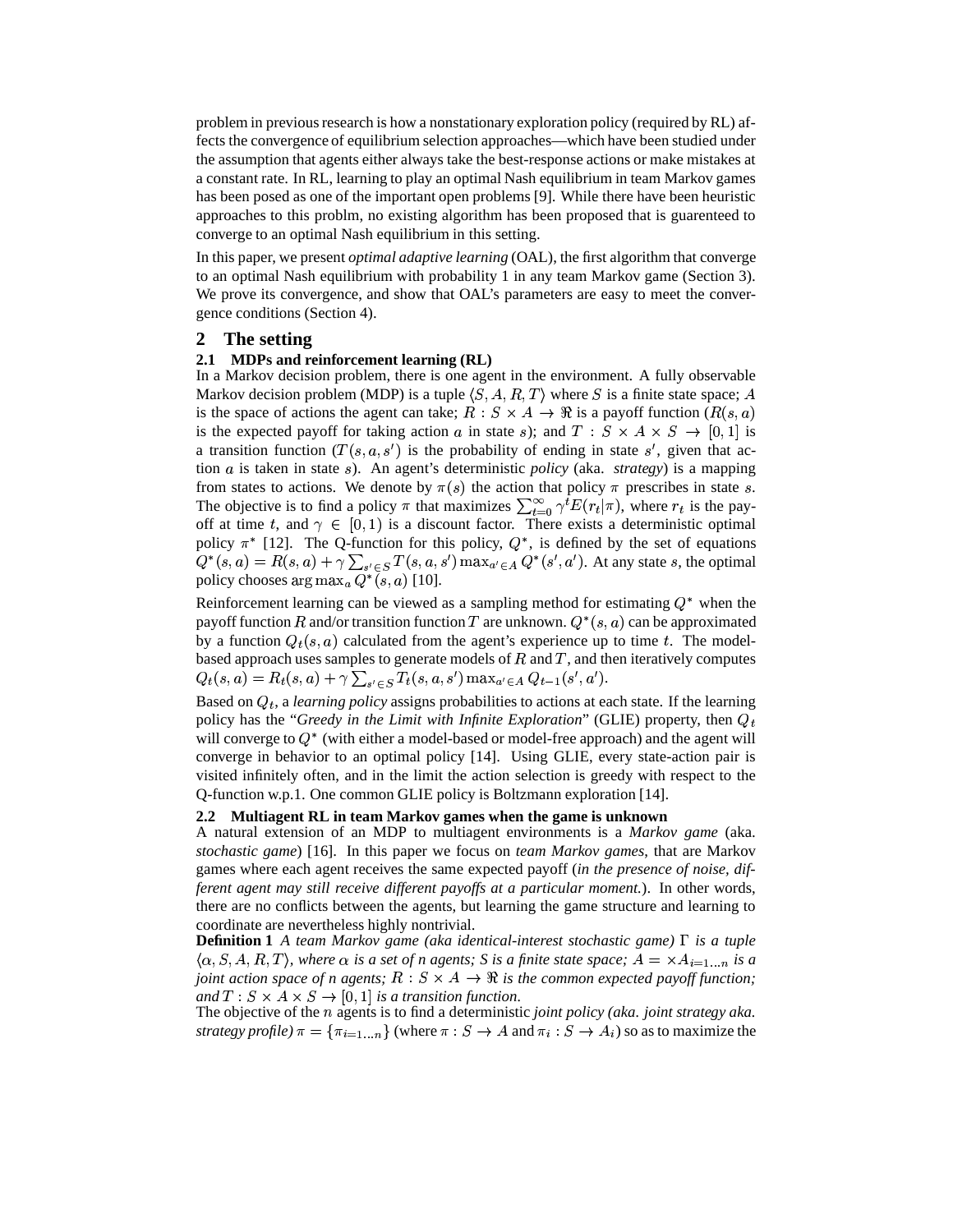expected sum of their discounted payoffs. The Q-function,  $Q^{\pi}(s, a)$ , is the expected sum of discounted payoffs given that the agents play joint action  $a$  in state  $s$  and follow policy  $\pi$  thereafter. The optimal Q-function  $Q^*(s, a)$  is the Q-function for (each) optimal policy  $\pi^*$ . So,  $Q^*$  captures the game structure. The agents generally do not know  $Q^*$  in advance. Sometimes, they know neither the payoff structure nor the transition probabilities.

A joint policy  $\{\pi_{i=1...n}\}$  is a *Nash equilibrium*<sup>1</sup> if each individual policy is a best response to the others. That is, for all  $i \in \alpha$ ,  $s \in S$  and any individual policy  $\pi'_i$ ,  $Q^*(s, \{\pi_i(s)\} \cup$  $\pi_{-i}(s)$   $\geq Q^*(s, \{\pi_i'(s)\} \cup \pi_{-i}(s)),$  where  $\pi_{-i}$  is the joint policy of all agents except agent *i*. (Likewise, throughout the paper, we use  $-i$  to denote all agents but *i*, e.g., by  $a_{-i}$  their joint action, by  $A_{-i}$  their joint action set.) A Nash equilibrium is *strict* if the inequality above is strict. An *optimal Nash equilibrium*  $\pi^*$  is a Nash equilibrium that gives the agents the maximal expected sum of discounted payoffs. In team games, each optimal Nash equilibrium is an optimal joint policy (and there are no other optimal joint policies).

A joint action a is optimal in state s if  $Q^*(s, a) \geq Q^*(s, a')$  for all  $a' \in A$ . If we treat  $Q^*(s, a)$  as the payoff of joint action a in state s, we obtain a team game in matrix form. We call such a game a *state game* for s. An optimal joint action in s is an optimal Nash equilibrium of that state game. Thus, the task of optimal coordination in a team Markov game boils down to having all the agents play an optimal Nash equilibrium in state games.

|--|

| $b1c1$ $b1c2$ $b1c3$ $b2c1$ $b2c2$ $b2c3$ $b3c1$ $b3c2$ $b3c3$                                                                                                                                          |  |  |  |  |  |  |  |  |  |
|---------------------------------------------------------------------------------------------------------------------------------------------------------------------------------------------------------|--|--|--|--|--|--|--|--|--|
|                                                                                                                                                                                                         |  |  |  |  |  |  |  |  |  |
|                                                                                                                                                                                                         |  |  |  |  |  |  |  |  |  |
| $\begin{array}{cccccccc} a1 & 10 & -20 & -20 & -20 & -20 & 5 & -20 & 5 & -20 \\ a2 & -20 & -20 & 5 & -20 & 10 & -20 & 5 & -20 & -20 \\ a3 & -20 & 5 & -20 & 5 & -20 & -20 & -20 & -20 & 10 \end{array}$ |  |  |  |  |  |  |  |  |  |
| Table 1: A three-player coordination game                                                                                                                                                               |  |  |  |  |  |  |  |  |  |

*game in Table 1 has three optimal Nash equilibria and six sub-optimal Nash equilibria*. In this game, no existing equilibrium selection algorithm (e.g.,*fictitious play* [3]) is guarenteed to learn to play an optimal Nash equilibrium. Furthermore, if the payoffs are only expectations over each agent's noisy payoffs and unknown to the agents before playing, even identification of these sub-optimal Nash equilibria during learning is nontrivial.

# **3 Optimal adaptive learning (OAL) algorithm**

We first consider the case where agents know the game before playing. This enables the learning agents to construct a *virtual game* (VG) for each state s of the team Markov game to eliminate all the strict suboptimal Nash equilibria in that state. Let  $VG^*(s, a)$ be the payoff that the agents receive from the VG in state  $s$  for a joint action  $a$ . We let  $VG^*(s, a) = 1$  if  $a = \arg \max_{a' \in A} Q^*(s, a')$  and  $VG^*(s, a) = 0$  otherwise. For example, the VG for the game in Table 1 gives payoff 1 for each optimal Nash equilibrium  $({a1, b1, c1}, {a2, b2, c2},$  and  ${a3, b3, c3}$ , and payoff 0 to every other joint action. The VG in this example is *weakly acyclic*.

**Definition 2 (Weakly acyclic game [18])** *Let be an n-player game in matrix form. The* best-response graph of G takes each joint action  $a \in A$  as a vertex and connects two *vertices* a and a' with a directed edge  $a \rightarrow a'$  if and only if 1)  $a \neq a'$ ; 2) there exists *exactly one agent i such that*  $a'_i$  *is a best response to*  $a_{-i}$  *and*  $a'_{-i} = a_{-i}$ *. We say the game is weakly acyclic if in its best-response graph, from any initial vertex , there exists a* directed path to some vertex  $a^*$  from which there is no outgoing edge.

To tackle the equilibrium selection problem for weakly acyclic games, Young [18] proposed a learning algorithm called *adaptive play* (AP), which works as follows. Let  $a^t \in A$ be a joint action played at time  $t$  over an n-player game in matrix form. Fix integers

 $^1$ Throughout the paper, every Nash equilibrium that we discuss is also a subgame perfect Nash equilibrium. (This refinement of Nash equilibrium was first introduced in [13] for different games).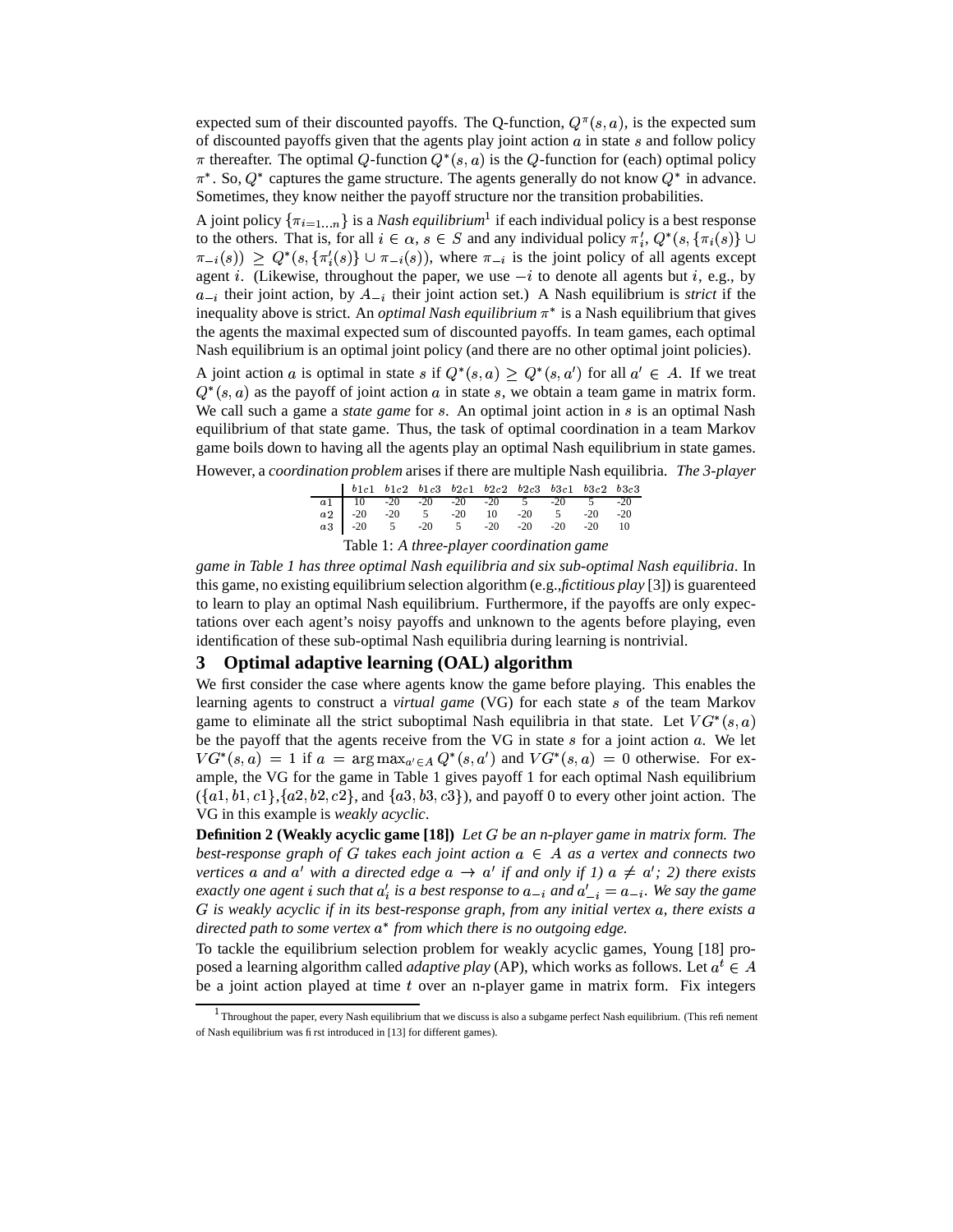k and m such that  $1 \leq k \leq m$ . When  $t \leq m$ , each agent i randomly chooses its actions. Starting from  $t = m + 1$ , each agent looks back at the m most recent plays  $h_t = (a^{t-m}, a^{t-m+1}, \dots, a^{t-1})$  and randomly (without replacement) selects k samples from  $h_t$ . Let  $K_{t+1}(a_{-i})$  be the number of times that a reduced joint action  $a_{-i} \in A_{-i}$  (a joint action without agent *i*'s individual action) appears in the *k* samples at  $t + 1$ . Let  $u_i(a)$ be agent *i*'s payoff given that joint action *a* has been played. Agent *i* calculates its expected payoff w.r.t its individual action  $a_i$  as  $EP(a_i) = \sum_{a_{-i} \in A_{-i}} u_i(\{a_i\} \cup a_{-i}) \frac{K_{i+1}(a_{-i})}{k}$ and then randomly chooses an action from a set of best responses:  $BR_i^t = \{a_i \mid a_i =$  $\arg \max_{a' \in A_i} EP(a'_i) \}.$ 

Young showed that AP in a weakly acyclic game converges to a strict Nash equilibrium w.p.1. Thus, AP on the VG for the game in Table 1 leads to an equilibrium with payoff 1 which is actually an optimal Nash equilibrium for the original game. Unfortunately, this does not extend to all VGs because not all VGs are weakly acyclic: in a VG without any strict Nash equilibrium, AP may not converge to the strategy profile with payoff 1.

In order to address more general settings, we now modify the notion of weakly acyclic game and adaptive play to accommodate weak optimal Nash equilibria.

**Definition 3** (Weakly acyclic game w.r.t a biased set (WAGB)): Let D be a set contain*ing some of the Nash equilibria of a game (and no other joint policies). Game is a* WAGB if, from any initial vertex a, there exists a directed path to either a Nash equilibrium *inside* D or a strict Nash equilibrium.

We can convert any VG to a WAGB by setting the biased set  $D$  to include all joint policies that give payoff 1 (and no other joint policies). To solve such a game, we introduce a new learning algorithm for equilibrium selection. It enables each agent to deterministically select a best-response action once any Nash equilibrium in the biased set is attained (even if there exist several best responses when the Nash equilibrium is not strict). This is different from AP where players randomize their action selection when there are multiple best-response actions. We call our approach *biased adaptive play* (BAP). BAP works as follows. Let  $D$  be the biased set composed of some Nash equilibria of a game in matrix form. Let  $SP<sub>t</sub>$  be the set of k samples drawn at time t, without replacement, from among the most recent *m* joint actions. If (1) there exists a joint action  $a' \in D$  such that for all  $a \in SP_t$ ,  $a_{-i} \subset a$  and  $a_{-i} \subset a'$ , and (2) there exists at least one joint action a such that  $a \in SP_t$  and  $a \in D$ , then agent *i* chooses its best-response action  $a_i$  such that  $a_i \in a^{t'}$  and  $t' = \max\{T \mid a^T \in SP_t \wedge a^T \in D\}$ . That is,  $a_i$  is contained in the most recent play of a Nash equilibrium inside  $D$ . On the other hand, if the two conditions above are not met, then agent  $i$  chooses its best-response action in the same way as AP. As we will show, BAP (even with GLIE exploration) on a WAGB converges w.p.1 to either a Nash equilibrium in  $D$  or a strict Nash equilibrium.

So far we tackled learning of coordination in team Markov games where the game structure is known. Our real interests are in learning when the game is unknown. In multiagent reinforcement learning,  $Q^*$  is asymptotically approximated with  $Q_t$ . Let  $VG_t(s, a)$  be the virtual game w.r.t  $Q_t(s, a)$ . Our question is how to construct  $VG_t$  so as to assure  $VG_t \rightarrow VG^*$  w.p.1. Our method of achieving this makes use of the notion of  $\varepsilon$ -optimality.

**Definition 4** *Let*  $\varepsilon$  *be a positive constant. A joint action a is*  $\varepsilon$ -*optimal at state s and time t* if  $Q_t(s, a) + \varepsilon \ge \max_{a'} Q_t(s, a')$  for all  $a' \in A$ . We denote the set of  $\varepsilon$ -optimal joint *actions at state s and time t as*  $A^{\varepsilon_t}(s)$ *.* 

The idea is to use a decreasing  $\varepsilon$ -bound  $\varepsilon_t$  to estimate  $A^{\varepsilon_t}(s)$  at state s and time t. All the joint actions belonging to the set are treated as optimal Nash equilibria in the virtual game  $VG_t$  which give agents payoff 1. If  $\varepsilon_t$  converges to zero at a rate slower than  $Q_t$  converges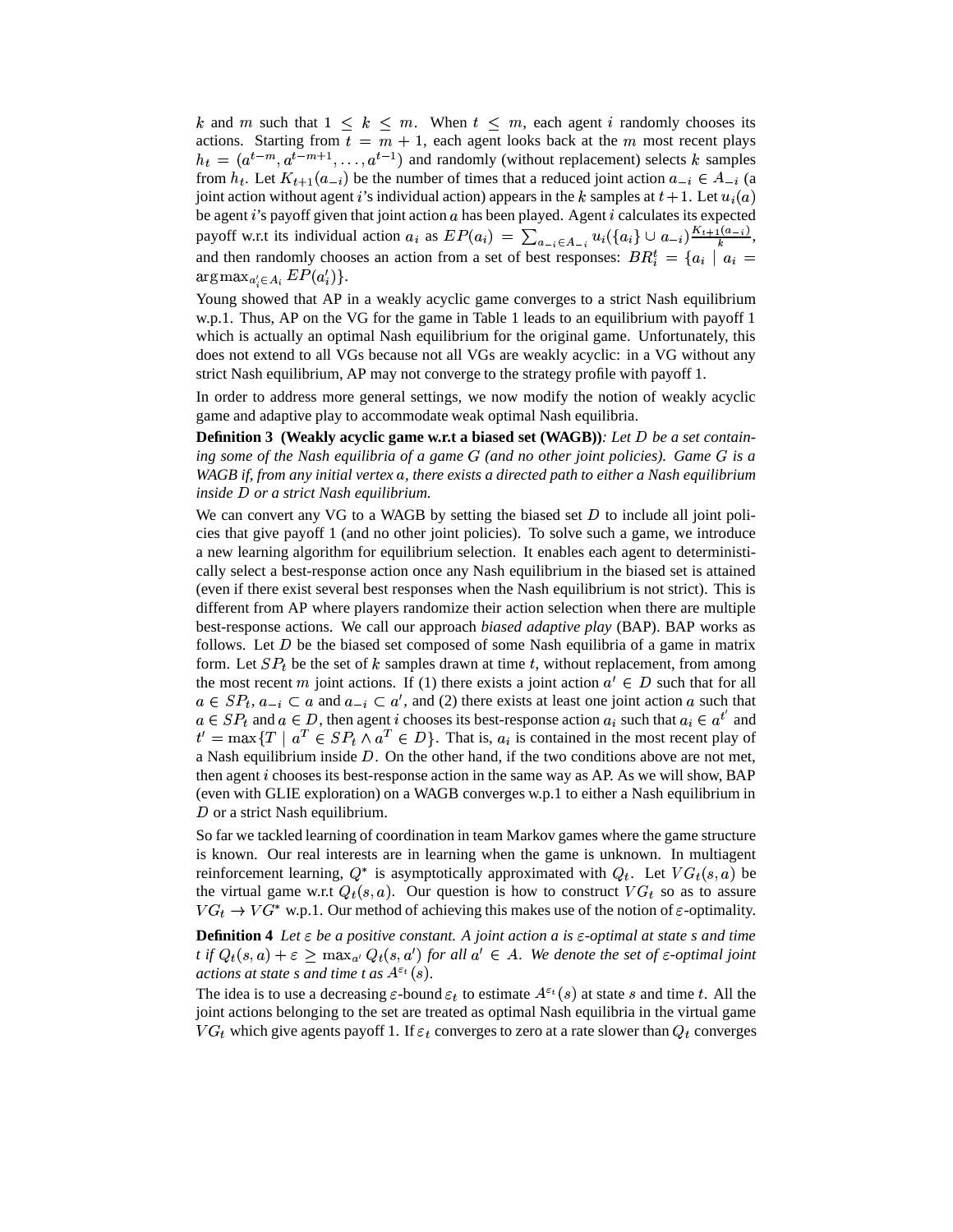to  $Q^*$ , then  $VG_t \to VG^*$  w.p.1. We make  $\varepsilon_t$  proportional to a function  $B(N_t) \in [0,1]$ which decreases slowly and monotonically to zero with  $N_t$ , where  $N_t$  is the smallest number of times that any state-action pair has been sampled so far. Now, we are ready to present the entire *optimal adaptive learning* (OAL) algorithm. As we will present thereafter, we craft  $B(N_t)$  carefully using an understanding of the convergence rate of a model-based RL algorithm that is used to learn the game structure.

 $\overline{\text{Optimal}}$  adaptive learning algorithm (for agent  $i$ )

- 1. **Initialization**  $t = 0$ . For all  $s \in S$  and  $a \in A$  do  $n_t(s, a) = 1$ ,  $T_t(s, a, s') = \frac{1}{|s|}$  and  $R_t(s, a) = 0$ .  $\varepsilon_t = C; A^{\varepsilon_t}(s) = A. D = A.$
- 2. **Learning of coordination policy** If  $t \leq m$ , randomly select an action, otherwise do (a) Update the virtual game  $VG_t$  at state  $s: VG_t(s, a) = 1$  if  $a \in A^{\varepsilon_t}(s)$  and  $VG_t(s, a) = 0$  otherwise. Set  $D = \{a \mid VG_t(s, a) = 1\}.$ 
	- (b) According to GLIE exploration, with an exploitation probability  $p$  do
		- i. Randomly select (without replacement)  $k$  records from  $m$  recent observations of others' joint actions played at state s.
		- ii. Calculate expected payoff of individual action  $a_i$  over the virtual game  $VG_t(s, a)$  at current state s Exercise the payon of individual action  $a_i$  over the virtual game  $V G_t(s, a_j)$  at current state s<br>as follows:  $EP(s, a_i) = \sum_{\substack{a_{-i} \in A_{-i} \\ a_{-i} \in A_i}} \frac{K_t(s, a_{-i})}{k} V G_t(s, \{a_i\} \cup a_{-i})$ . Construct the best-
		- response set at state s and time t:  $BR_i^t(s) = \{a_i | a_i = \arg \max_{a \in \mathcal{A}} EP(s, a_i')\}$ .
		- iii. If conditions 1) and 2) of BAP are met, choose a best-response action with respect to the biased set  $D$ . Otherwise, randomly select a best-response action from  $B R_i^t(s)$ .
		- Otherwise, randomly select an action to explore.
- 3. **Off-policy learning of game structure**  $\mathbb{O}^*$ 
	- (a) Observe state transition  $s \to s'$  and payoff  $r_t$  under the joint action a. Do
		- i.  $n_t(s, a) \leftarrow n_t(s, a) + 1$ .
		- ii.  $R_t(s, a) \leftarrow R_t(s, a) + \frac{1}{s_1(s, a)} (r_t R_t(s, a)).$
		- iii.  $T_t(s, a, s') \leftarrow T_t(s, a, s') + \frac{1}{\pi \left( s, a, s' \right)} (1 T_t(s, a, s')).$
		- iv. For all  $s'' \in S$  and  $s'' \neq s'$  do  $T_t(s, a, s'') \leftarrow (1 \frac{1}{s_1(s, a)})T_t(s, a, s'').$
	- (b)  $Q_{t+1}(s, a) \leftarrow R_t(s, a) + \gamma \sum_{l \in \mathcal{A}} T_t(s, a, s') \max_{a' \in A} Q_t(s', a').$
	- (c)  $t \leftarrow t + 1$ .  $N_t \leftarrow \min_{s \in S, a \in A} n_t(s, a)$ .
	- (d) If  $\varepsilon_t > CB(N_t)$  (see Section 4.2 for the construction of  $B(N_t)$ )
		- i.  $\varepsilon_t \leftarrow CB(N_t)$ .
		- ii. Update  $Q_t(s, a)$  for all  $(s, a)$  using (b).
		- iii.  $A^{\varepsilon}t(s) \leftarrow \{a|Q_t(s,a) + \varepsilon_t \ge \max_{a' \in A} Q_t(s,a')\}.$

Here,  $n_t(s, a)$  is the number of times a joint action a has been played in state s by time t. C is a positive constant (any value works).  $K_t(s, a_{-i})$  is the number of times that a joint action  $a_{-i} \in A_{-i}$  appears in agent *i*'s k samples (at time t) from the most recent m joint actions taken in state .

# **4 Proof of convergence of OAL**

In this section, we prove that OAL converges to an optimal Nash equilibrium. Throughout, we make the common RL assumptions: payoffs are bounded, and the number of states and actions is finite. The proof is organized as follows. In Section 4.1 we show that OAL agents learn optimal coordination if the game is known. Specifically, we show that BAP against a WAGB with known game structure converges to a Nash equilibrium under GLIE exploration. Then in Section 4.2 we show that OAL agents will learn the game structure. Specifically, any virtual game can be converted to a WAGB which will be learned surely. Finally, these two tracks merge in Section 4.3 which shows that OAL agents will learn the game structure and optimal coordination. Due to limited space, we omit most proofs. They can be found at: www.cs.cmu.edu/~sandholm/oal.ps.

### **4.1 Learning to coordinate in a known game**

In this section, we first model our biased adaptive play (BAP) algorithm with best-response action selection as a stationary Markov chain. In the second half of this section we then model BAP with GLIE exploration as a nonstationary Markov chain.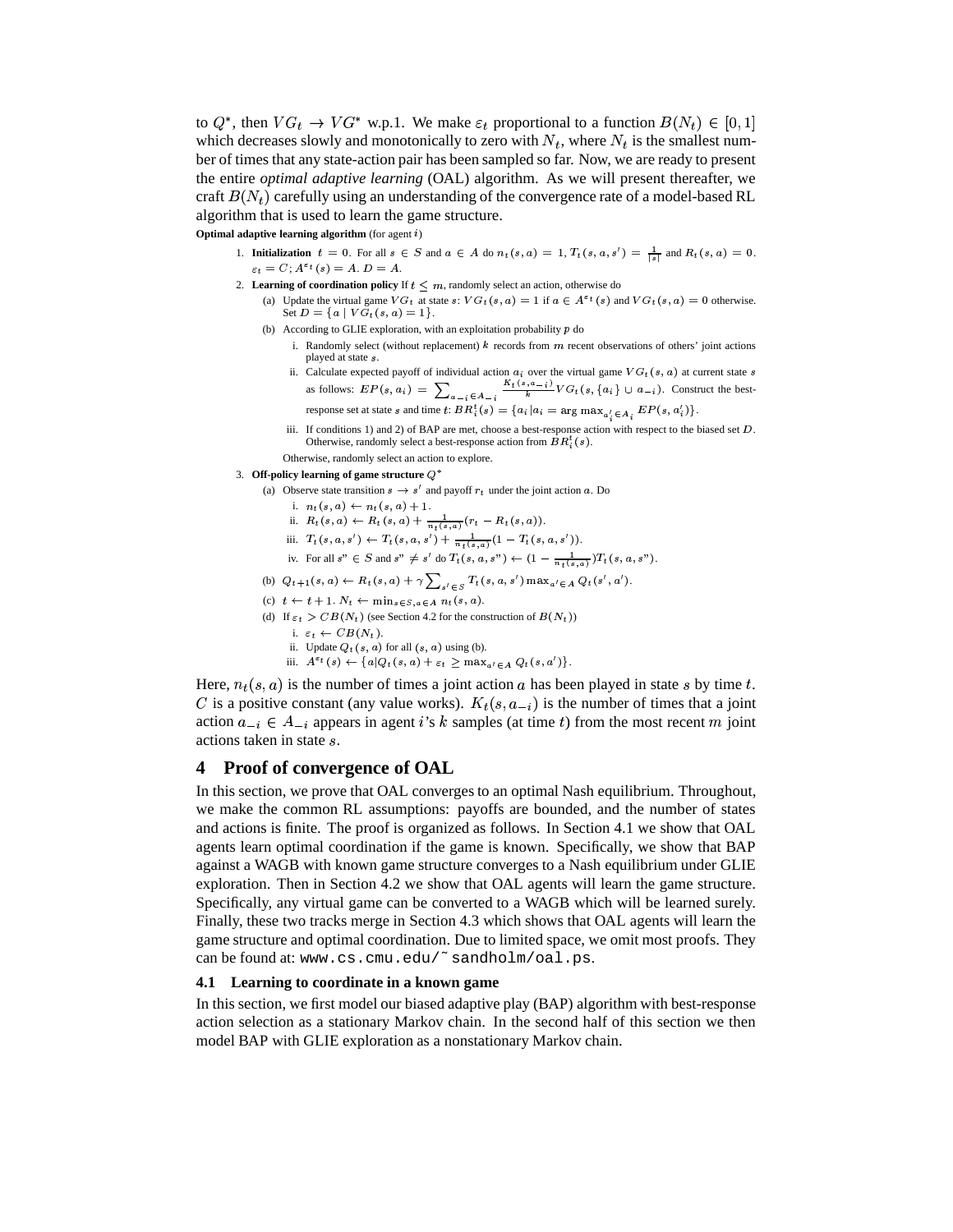#### **4.1.1 BAP as a stationary Markov chain**

Consider BAP with randomly selected initial m plays. We take the initial history  $h_m =$  $(a^1, a^2, \ldots, a^m)$  as the initial state of the Markov chain. The definition of the other states is inductive: A successor of state h is any state h' obtained by deleting the left-most element of h and appending a new right-most element. The only exception is that all the states  $h =$  $(a, a, ..., a)$  with a being either a member of the biased set D or a strict Nash equilibrium are grouped into a unique terminal state  $h_T$ . Any state directing to  $h \in h_T$  is treated as directly connected to  $h_T$ .

Let P be the state transition matrix of the above Markov chain. Let  $h'$  be a successor of  $h$ , and let  $a = \{a_1, a_2, \ldots, a_n\}$  (*n* players) be the new element that was appended to the right of h to get h'. Let  $p_{h,h'} > 0$  be the transition probability from h to h'. Now,  $p_{h,h'} > 0$ if and only if for each agent i, there exists a sample of size k in h to which  $a_i$  is i's best response according to the action-selection rule of BAP. Because agent  $i$  chooses such a sample with a probability independent of time  $t$ , the Markov chain is stationary. Finally, due to our clustering of multiple states into a terminal state  $h_T$ , for any state h connected to  $h_T$ , we have  $p_{h,h_T} = \sum_{h' \in h_T} p_{h,h'}$ .

In the above model, once the system reaches the terminal state, each agent's best response is to repeat its most recent action. This is straightforward if in the actual terminal state  $h = (a, a, ..., a)$  (which is one of the states that were clustered to form the terminal state), a is a strict Nash equilibrium. If a is only a weak Nash equilibrium (in this case,  $a \in D$ ), BAP biases each agent to choose its most recent action because conditions (1) and (2) of BAP are satisfied. Therefore, the terminal state  $h_T$  is an absorbing state of the finite Markov chain.<sup>2</sup> On the other hand, the above analysis shows that  $h_T$  essentially is composed of multiple absorbing states. Therefore, if agents come into  $h_T$ , they will be stuck in a particular state in  $h_T$  forever instead of cycling around multiple states in  $h_T$ .

**Theorem 1** *Let G be a weakly acyclic game w.r.t. a biased set D. Let L(a) be the length of the shortest directed path in the best-response graph of G from a joint action a to either an absorbing vertex or a vertex in D, and let*  $L_G = \max_a L(a)$ . If  $m \geq k(L_G + 2)$ , then, *w.p.1, biased adaptive play in G converges to either a strict Nash equilibrium or a Nash equilibrium in D.*

Theorem 1 says that the stationary Markov chain for BAP in a WAGB (given  $m \geq k(L_G + n)$ ) has a unique stationary distribution in which only the terminal state appears.

#### **4.1.2 BAP with GLIE exploration as a nonstationary Markov chain**

Without knowing game structure, the learners need to use exploration to estimate their payoffs. In this section we show that such exploration does not hurt the convergence of BAP. We show this by first modeling BAP with GLIE exploration as a *non-stationary Markov chain*.

With GLIE exploration, at every time step t, each *joint action* occurs with positive probability. This means that the system transitions from the state it is in to any of the successor states with positive probability. On the other hand, the agents' action-selection becomes increasingly greedy over time. In the limit, with probability one, the transition probabilities converge to those of BAP with no exploration. Therefore, we can model the learning process with a sequence of transition matrices  ${P_t}_{t=1}^{\infty}$  such that  $\lim_{t\to\infty} P_t = P$ , where P is the transition matrix of the stationary Markov chain describing BAP without exploration.

 $A^2$ Akin to how we modeled BAP as a stationary Markov chain above, Young modeled adaptive play (AP) as a stationary Markov chain [18]. There are two differences. First, unlike AP's, BAP's action selection is biased. Second, in Young's model, it is possible to have several absorbing states while in our model, at most one absorbing state exists (for any team game, our model has exactly one absorbing state). This is because we cluster all the absorbing states into one. This allows us to prove our main convergence theorem.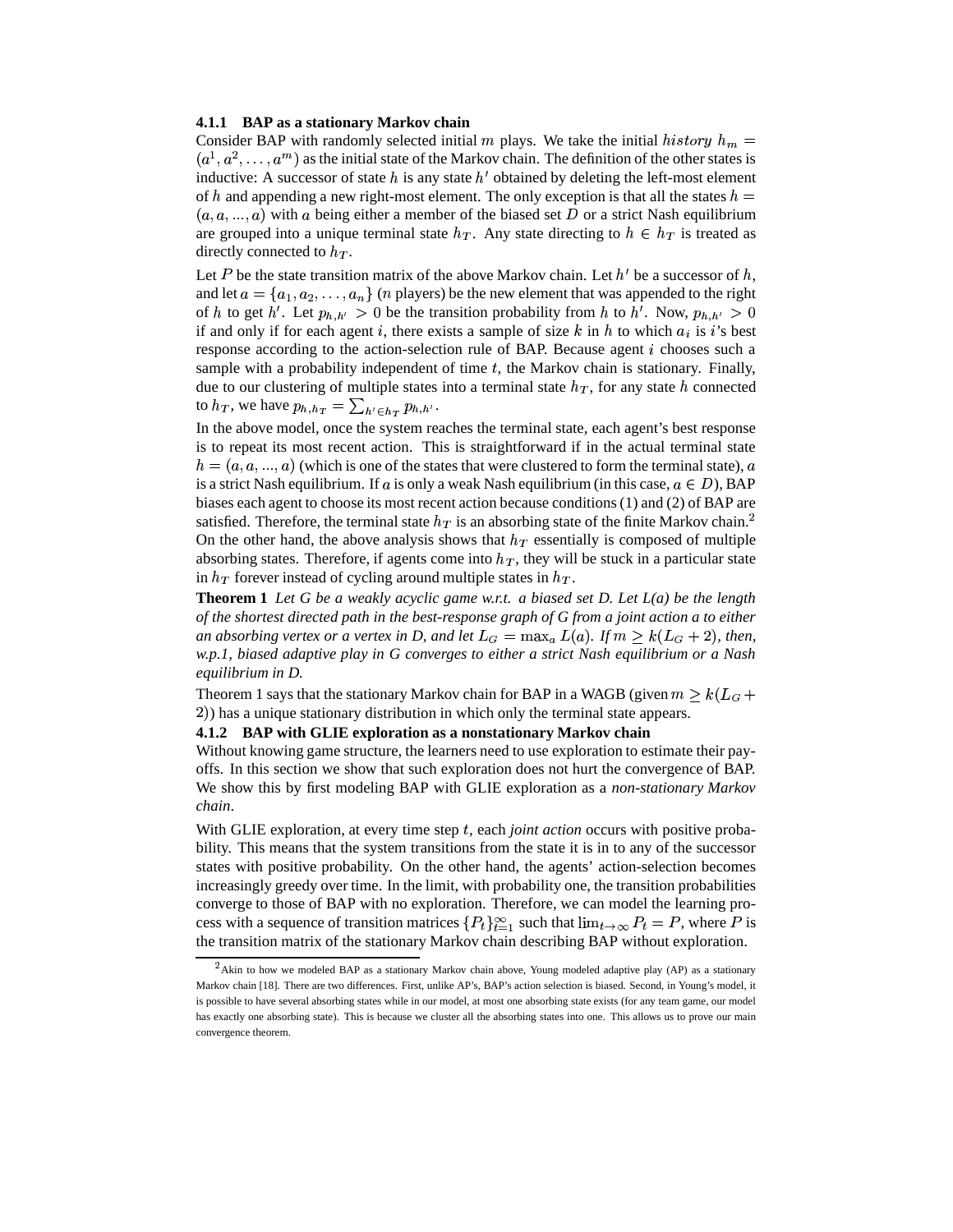Our objective here is to show that on a WAGB, BAP with GLIE exploration will converge to the ("clustered") terminal state. For that, we use the following lemma (which is a combination of Theorems V4.4 and V4.5 from [4]).

Lemma 2 Let P be the finite transition matrix of a stationary Markov chain with a unique stationary distribution g. Let  $\{P_t\}_{t=1}^{\infty}$  be a sequence of finite transition matrices. Let f be a probability vector and denote  $f^{(l,j)} = f \cdot P_l \cdots P_{l+j}$ . If  $\lim_{t\to\infty} P_t = P$ , then  $\lim_{j\to\infty} f^{(l,j)} = g$  for all  $l > 0$ .

Using this lemma and Theorem 1, we can prove the following theorem.

**Theorem 3 (BAP with GLIE)** *On a WAGB G, w.p.1, BAP with GLIE exploration (and*  $m \geq k(L_G+2)$ ) converges to either a strict Nash equilibrium or a Nash equilibrium in D.

## **4.2 Learning the virtual game**

So far, we have shown that if the game structure is known in a WAGB, then BAP will converge to the terminal state. To prove optimal convergence of the OAL algorithm, we need to further demonstrate that 1) every virtual game is a WAGB, and 2) in OAL, the "temporary" virtual game  $VG_t$  will converge to the "correct" virtual game  $VG^*$  w.p.1. The first of these two issues is handled by the following lemma:

**Lemma 4** *The virtual game VG of any n-player team state game is a weakly acyclic game w.r.t a biased set that contains all the optimal Nash equilibria, and no other joint actions. (By the definition of a virtual game, there are no strict Nash equilibria other than optimal ones.) The length of the shortest best-response path*  $L_{VG} \le n$ *.* 

Lemma 4 implies that BAP in a known virtual game with GLIE exploration will converge to an optimal Nash equilibrium. This is because (by Theorem 3) BAP in a WAGB will converge to either a Nash equilibrium in a biased set  $D$  or a strict Nash equilibrium, and (by Lemma 4) any virtual game is a WAGB with all such Nash equilibria being optimal.

The following two lemmas are the last link of our proof chain. They show that OAL will cause agents to obtain the correct virtual game almost surely.

**Lemma 5** *In any team Markov game, (part 3 of) OAL assures that as*  $t \rightarrow \infty$ ,  $\max_{s \in S, a \in A} (|Q_t(s, a) - Q^*(s, a)|) \leq C \sqrt{\frac{\log \log N_t}{N_t}}$  for some constant  $C > 0$  w.p.1.

Using Lemma 5, the following lemma is easy to prove.

**Lemma 6** Consider any team Markov game. Let  $\theta_t$  be the event that for all  $t' > t$ ,  $VG_{t'} =$  $V G^*$  in the OAL algorithm in a given state. If 1)  $B(N_t)$  decreases monotonically to zero  $(\lim_{t\to\infty}B(N_t)=0)$ , and 2)  $\lim_{t\to\infty}\frac{\sqrt{\log\log N_t/N_t}}{B(N_t)}=0$ , then  $\lim_{t\to\infty}Pr{\theta_t}=1$ .

Lemma 6 states that if the criterion for including a joint action among the  $\varepsilon$ -optimal joint actions in OAL is not made strict too quickly (quicker than the iterated logarithm), then agents will identify all optimal joint actions with probability one. In this case, they set up the correct virtual game. It is easy to make OAL satisfy this condition. E.g., any function  $B(N_t) = N_t^{\eta - \frac{1}{2}}$ ,  $0 < \eta < \frac{1}{2}$ , will do.

## **4.3 Main convergence theorem**

Now we are ready to prove that OAL converges to an optimal Nash equilibrium in any team Markov game, even when the game structure is unknown. The idea is to show that the OAL agents learn the game structure (VGs) and the optimal coordination policy (over these VGs). OAL tackles these two learning problems simultaneously—specifically, it interleaves BAP (with GLIE exploration) with learning of game structure. However, the convergence proof does not make use of this fact. Instead, the proof proceeds by showing that the VGs are learned first, and coordination second (the learning algorithm does not even itself know when the switch occurs, but it does occur w.p.1).